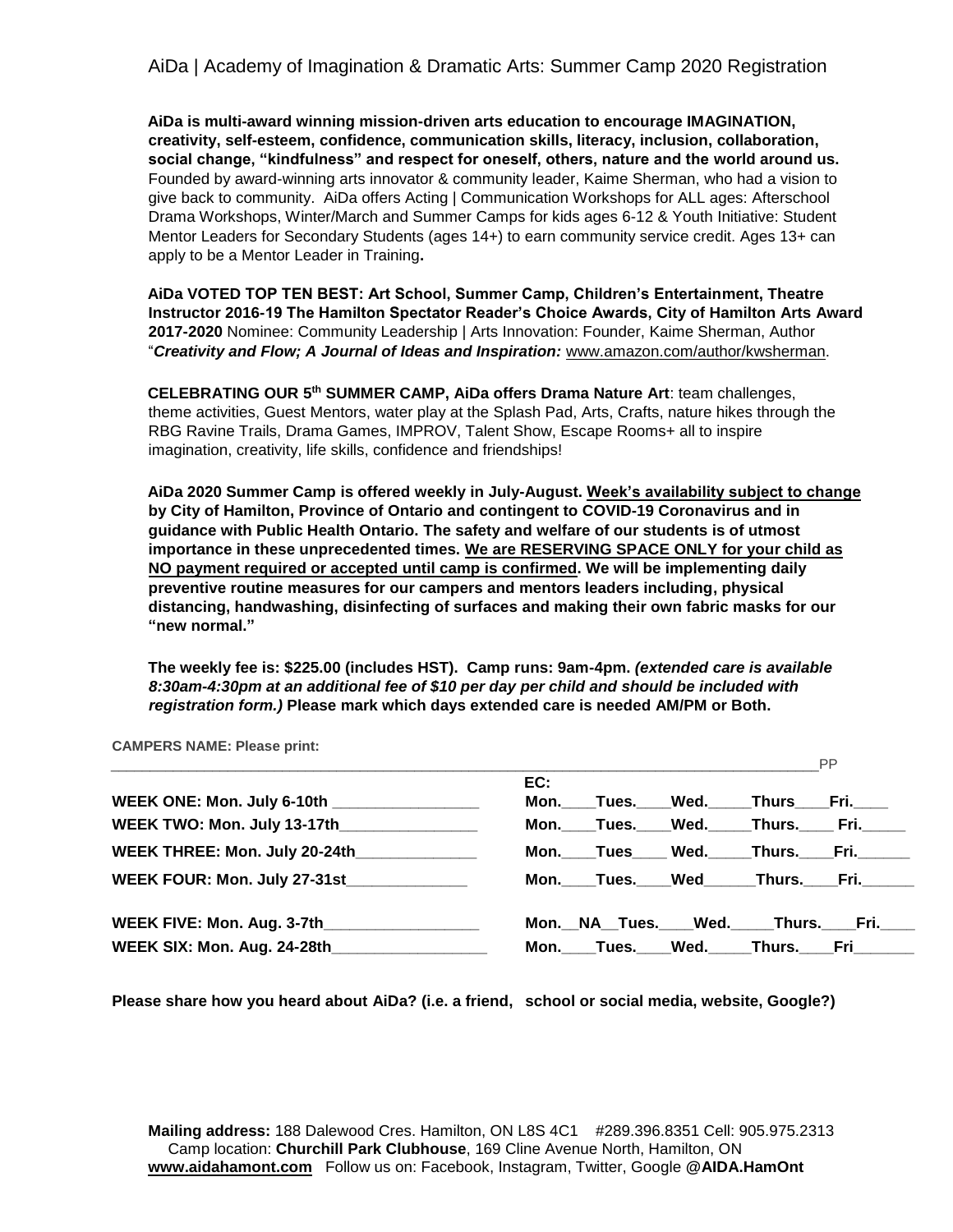Payments can be made via E-transfer to**: aida.hamont@gmail.com** (password: AIDA2020) or mail cheque payable to: **AIDA and/or K. Sherman.** Due to the unprecedented historical times of the COVID-19 (Coronavirus) FEES ARE NOT REQUIRED until camp dates are confirmed to proceed by The City of Hamilton, Public Health Agency of Canada and Hamilton Public Health. Normally, a camper is not considered registered until payment processed but Summer 2020 is different due to COVID-19. Space will be reserved for your child once registration form is received. Payment is to be made by the start of your child's week of camp. **CANCELATION POLICY**: If camp is confirmed, has begun and you cancel for any reason**, NO REFUNDS**. **CREDIT ONLY!** IF Camp is cancelled by an Act of God, Kaime Sherman, COVID-19, Public Health or City of Hamilton, there are **ABSOLUTELY NO REFUNDS! CREDIT ONLY will be issued to use for any AiDa programming with no expiry date! No exceptions.** Thank you for your cooperation and understanding during these unprecedented times.

| *What is your child's age during camp?<br><b>Current Grade:</b><br>Birthdate:<br><b>WHAT TO BRING:</b><br>*Each child supplies their own refillable water bottle, morning and afternoon (nut free) snacks, lunch & comfy<br>clothes, indoor & outdoor shoes, swim suit, towel for the Splash Pad, sunscreen, hat & sunglasses for FUN!!<br>AS OUR GIFT TO YOUR CHILD: WE SUPPLY ONE COMPLIMENTARY AIDA Tee Shirt! We use these as visual<br>Identification for our Campers, as there are a couple of other camps using Churchill Park Playground. If you would<br>like to purchase an additional tee-shirt, the cost is \$10 each. You may include that with your registration please<br>MARK you are purchasing an additional tee shirt.<br>SIZE PREFERENCE: KIDS: Medium__________________ or Large_________<br>OPTIONAL PURCHASE OF ADDITONAL TEE SHIRT: ____________________@\$10 EA.<br>We will also be doing lots of CRAFTS! Please send a SHOEBOX for your child on the first day of<br>camp, as we will be making DIORAMAS for storytelling. If you have more than one, we always<br>welcome donations for others. If you have any CRAFT materials i.e. jewels, feathers, yarn, thread,<br>empty paper towels rolls, or mason jars, feel free to bring them with you. ANY gently loved<br>COSTUMES? We welcome additions to our Costume Department! ©<br>HELP US GET TO KNOW YOUR CHILD:<br>Has your child experienced, or are they currently experiencing, any of the following conditions?<br>ADHD/ADD<br>Yes:<br>Details:<br>No:<br>Allergies: Yes:<br>No:<br>Details:<br>Yes:<br>No:<br>Details:<br>Anxiety<br>Yes:<br>Asthma<br>No:<br>Details:<br>Epi-Pen<br>Yes:<br>No:<br>Details:<br>Shyness:<br>Yes:<br>No:<br>Details: |  |  |  |  |  |
|-------------------------------------------------------------------------------------------------------------------------------------------------------------------------------------------------------------------------------------------------------------------------------------------------------------------------------------------------------------------------------------------------------------------------------------------------------------------------------------------------------------------------------------------------------------------------------------------------------------------------------------------------------------------------------------------------------------------------------------------------------------------------------------------------------------------------------------------------------------------------------------------------------------------------------------------------------------------------------------------------------------------------------------------------------------------------------------------------------------------------------------------------------------------------------------------------------------------------------------------------------------------------------------------------------------------------------------------------------------------------------------------------------------------------------------------------------------------------------------------------------------------------------------------------------------------------------------------------------------------------------------------------------------------------------------------------------------------------------------------|--|--|--|--|--|
|                                                                                                                                                                                                                                                                                                                                                                                                                                                                                                                                                                                                                                                                                                                                                                                                                                                                                                                                                                                                                                                                                                                                                                                                                                                                                                                                                                                                                                                                                                                                                                                                                                                                                                                                           |  |  |  |  |  |
|                                                                                                                                                                                                                                                                                                                                                                                                                                                                                                                                                                                                                                                                                                                                                                                                                                                                                                                                                                                                                                                                                                                                                                                                                                                                                                                                                                                                                                                                                                                                                                                                                                                                                                                                           |  |  |  |  |  |
|                                                                                                                                                                                                                                                                                                                                                                                                                                                                                                                                                                                                                                                                                                                                                                                                                                                                                                                                                                                                                                                                                                                                                                                                                                                                                                                                                                                                                                                                                                                                                                                                                                                                                                                                           |  |  |  |  |  |
|                                                                                                                                                                                                                                                                                                                                                                                                                                                                                                                                                                                                                                                                                                                                                                                                                                                                                                                                                                                                                                                                                                                                                                                                                                                                                                                                                                                                                                                                                                                                                                                                                                                                                                                                           |  |  |  |  |  |
|                                                                                                                                                                                                                                                                                                                                                                                                                                                                                                                                                                                                                                                                                                                                                                                                                                                                                                                                                                                                                                                                                                                                                                                                                                                                                                                                                                                                                                                                                                                                                                                                                                                                                                                                           |  |  |  |  |  |
|                                                                                                                                                                                                                                                                                                                                                                                                                                                                                                                                                                                                                                                                                                                                                                                                                                                                                                                                                                                                                                                                                                                                                                                                                                                                                                                                                                                                                                                                                                                                                                                                                                                                                                                                           |  |  |  |  |  |
|                                                                                                                                                                                                                                                                                                                                                                                                                                                                                                                                                                                                                                                                                                                                                                                                                                                                                                                                                                                                                                                                                                                                                                                                                                                                                                                                                                                                                                                                                                                                                                                                                                                                                                                                           |  |  |  |  |  |
|                                                                                                                                                                                                                                                                                                                                                                                                                                                                                                                                                                                                                                                                                                                                                                                                                                                                                                                                                                                                                                                                                                                                                                                                                                                                                                                                                                                                                                                                                                                                                                                                                                                                                                                                           |  |  |  |  |  |
|                                                                                                                                                                                                                                                                                                                                                                                                                                                                                                                                                                                                                                                                                                                                                                                                                                                                                                                                                                                                                                                                                                                                                                                                                                                                                                                                                                                                                                                                                                                                                                                                                                                                                                                                           |  |  |  |  |  |
|                                                                                                                                                                                                                                                                                                                                                                                                                                                                                                                                                                                                                                                                                                                                                                                                                                                                                                                                                                                                                                                                                                                                                                                                                                                                                                                                                                                                                                                                                                                                                                                                                                                                                                                                           |  |  |  |  |  |
|                                                                                                                                                                                                                                                                                                                                                                                                                                                                                                                                                                                                                                                                                                                                                                                                                                                                                                                                                                                                                                                                                                                                                                                                                                                                                                                                                                                                                                                                                                                                                                                                                                                                                                                                           |  |  |  |  |  |
|                                                                                                                                                                                                                                                                                                                                                                                                                                                                                                                                                                                                                                                                                                                                                                                                                                                                                                                                                                                                                                                                                                                                                                                                                                                                                                                                                                                                                                                                                                                                                                                                                                                                                                                                           |  |  |  |  |  |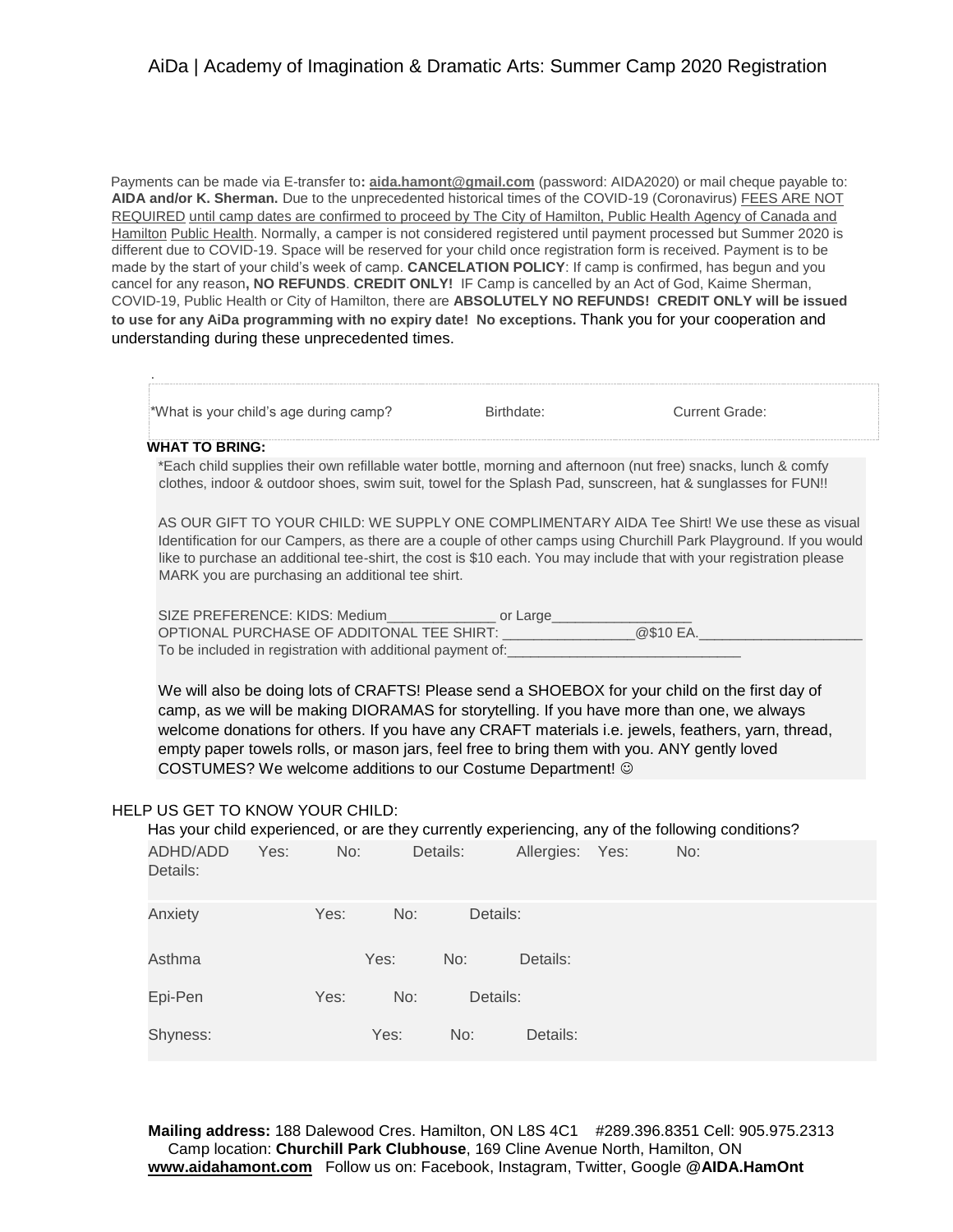| <b>Mental Health issues</b>                                                                               | Yes:     | No: |          |  |  |
|-----------------------------------------------------------------------------------------------------------|----------|-----|----------|--|--|
|                                                                                                           | Details: |     |          |  |  |
| <b>Behavioral Issues</b>                                                                                  | Yes:     | No: | Details: |  |  |
| If yes, describe what<br>accommodations work to<br>aid in your child's success<br>within a group setting: |          |     |          |  |  |
| Hearing problems                                                                                          | Yes:     | No: | Details: |  |  |
| Vision problems                                                                                           | Yes:     | No: | Details: |  |  |
| <b>Eating Disorder</b>                                                                                    | Yes:     | No: | Details: |  |  |
| Physical injury or pain                                                                                   | Yes:     | No: | Details: |  |  |
| Require any medication<br>While at class or camp                                                          | Yes:     | No: | Details: |  |  |
| Any other<br>concerns we should<br>know about?                                                            |          |     |          |  |  |
|                                                                                                           |          |     |          |  |  |

### **Participant's Release Form for participation in indoor/outdoor activities**

| I am the parent or legal guardian of<br>who is under 18 years of age, and desire that the student participate in the full program activities of AIDA (<br>Academy of Imagination & Dramatic Arts programming. I acknowledge there may be a risk in participating in<br>activities and I therefore will not hold AIDA, instructors or City of Hamilton responsible for any injury, sickness or<br>accident to the student and for any loss or damage to personal property resulting from the student participating<br>in the activities. I also give the instructors of AIDA permission to secure medical treatment beyond first aid, | (the student). |
|--------------------------------------------------------------------------------------------------------------------------------------------------------------------------------------------------------------------------------------------------------------------------------------------------------------------------------------------------------------------------------------------------------------------------------------------------------------------------------------------------------------------------------------------------------------------------------------------------------------------------------------|----------------|
| should medical attention be required. I hereby release AIDA-Academy of Imagination & Dramatic Arts and it's<br>instructors from any and all claims for libel and invasion of privacy in connection to participating.                                                                                                                                                                                                                                                                                                                                                                                                                 |                |
| <b>PRIMARY CONTACT: Name &amp;</b><br>Cell                                                                                                                                                                                                                                                                                                                                                                                                                                                                                                                                                                                           |                |
|                                                                                                                                                                                                                                                                                                                                                                                                                                                                                                                                                                                                                                      |                |

SECONDARY CONTACT: Name & Cell\_\_\_\_\_\_\_\_\_\_\_\_\_\_\_\_\_\_\_\_\_\_\_\_\_\_\_\_\_\_\_\_\_\_\_\_\_\_\_\_\_\_\_\_\_\_\_\_\_\_\_\_\_\_\_\_\_\_\_\_\_\_\_\_\_\_\_\_\_\_\_\_\_\_\_

Child's Health Card: #\_\_\_\_\_\_\_\_\_\_\_\_\_\_\_\_\_\_\_\_\_\_\_\_\_\_\_\_\_\_\_\_\_\_\_\_\_\_\_\_\_\_\_\_\_\_\_\_\_\_\_\_\_\_\_\_\_\_\_\_\_\_\_\_\_\_\_\_\_\_\_\_\_\_\_\_\_\_

Name of Parent/Guardian: (print)\_\_\_\_\_\_\_\_\_\_\_\_\_\_\_\_\_\_\_\_\_\_\_\_\_\_\_\_\_\_\_\_\_\_\_\_(signature)\_\_\_\_\_\_\_\_\_\_\_\_\_\_\_\_\_\_\_\_\_\_\_\_\_\_\_\_\_\_